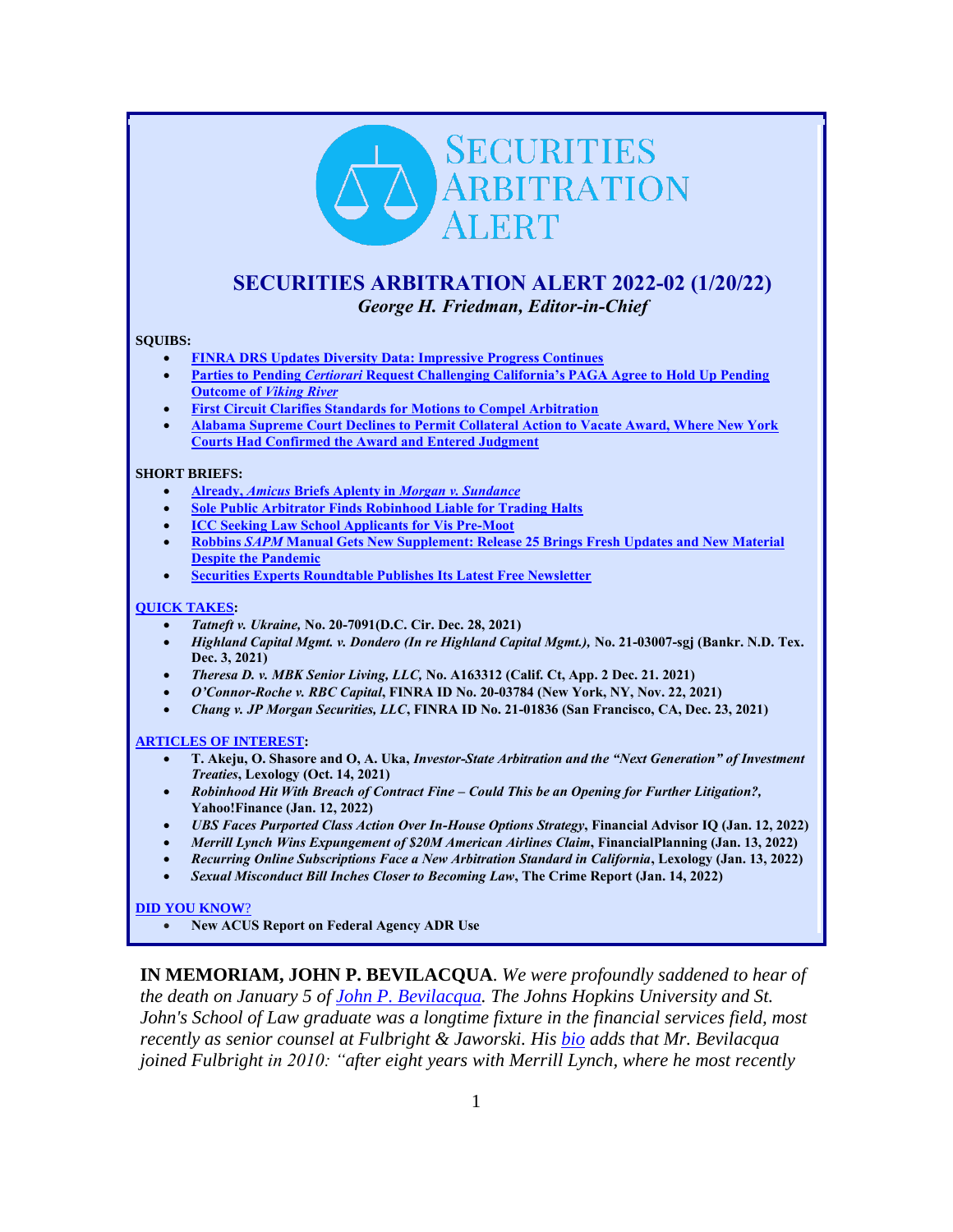*served as a First Vice President and Senior Counsel. Prior to joining Merrill Lynch, Bevilacqua spent a decade at Salomon Smith Barney as a Director and Associate General Counsel. He previously began his career as an enforcement attorney working with the SEC." His family encourages all eligible New Yorkers who lived or worked south of Canal Street to enroll in the [World Trade Center Health Program](https://www.cdc.gov/wtc/) and complete annual screenings. A Memorial Gathering will take place on Saturday, January 29 from 10am to 1pm at [Weigand Brothers Funeral Home,](https://weigandbrothers.com/) 49 Hillside Ave., Williston Park, NY 11596.*

# *SQUIBS: IN-DEPTH ANALYSIS*

# <span id="page-1-0"></span>**FINRA DRS UPDATES DIVERSITY DATA: IMPRESSIVE PROGRESS CONTINUES.** *FINRA Dispute Resolution Services ("DRS") has updated its neutral*

*roster diversity statistics, showing impressive gains in most areas.* FINRA DRS launched an annual *Neutral Roster Demographic Survey* in **2016**. Recall that this is an annual, voluntary, and confidential survey of neutrals that FINRA relies on to keep its diversity statistics accurate and up-to-date. DRS promises to publish annual survey results at the beginning of each year, and true to its word, the Authority on **December 31**  posted updated [2021 demographic survey results](https://www.finra.org/arbitration-mediation/our-commitment-achieving-arbitrator-and-mediator-diversity-finra).

# **In Short: Much Progress is Being Made**

To track progress, FINRA: "hired a third-party consultant to survey - on an anonymous and voluntary basis - the demographics of the neutrals on our roster from 2017 to 2021. In sharing the findings, FINRA strives to provide transparency about the current makeup of our arbitrator roster. In 2021, we saw increases across a number of categories…."

## **Changes in the Past Year**

What are the results? We reached out to DRS EVP and Director of Arbitration **Rick Berry,** who offered these thoughts: "Our 2021 demographic survey of the roster demonstrates our best results since we began tracking progress in [2016.](https://www.finra.org/arbitration-mediation/our-commitment-achieving-arbitrator-and-mediator-diversity-finra) The 2021 survey showed that we outperformed versus 2020 in key demographic groups. Of the new arbitrators added this year:

- 45% were female  $(40\% \text{ in } 2020)$
- 23% were African-American (14% in 2020)
- 7% were Hispanic/Latino (3% in 2020)
- 6% were Multiracial (3% in 2020)
- 5% were LBGTQ (2% in 2020)
- 4% were Asian (same as 2020)

"It is noteworthy that we had great success despite not being able hold in-person recruitment events due to the pandemic. I'm particularly proud of our recruitment team for being innovative through social media and for continually evolving our recruitment program." As to what this means going forward, Mr. Berry added: "While this remains a long term effort, we are encouraged by these results. The survey results help us determine where we need to target our resources to continue to bolster the diversity of FINRA's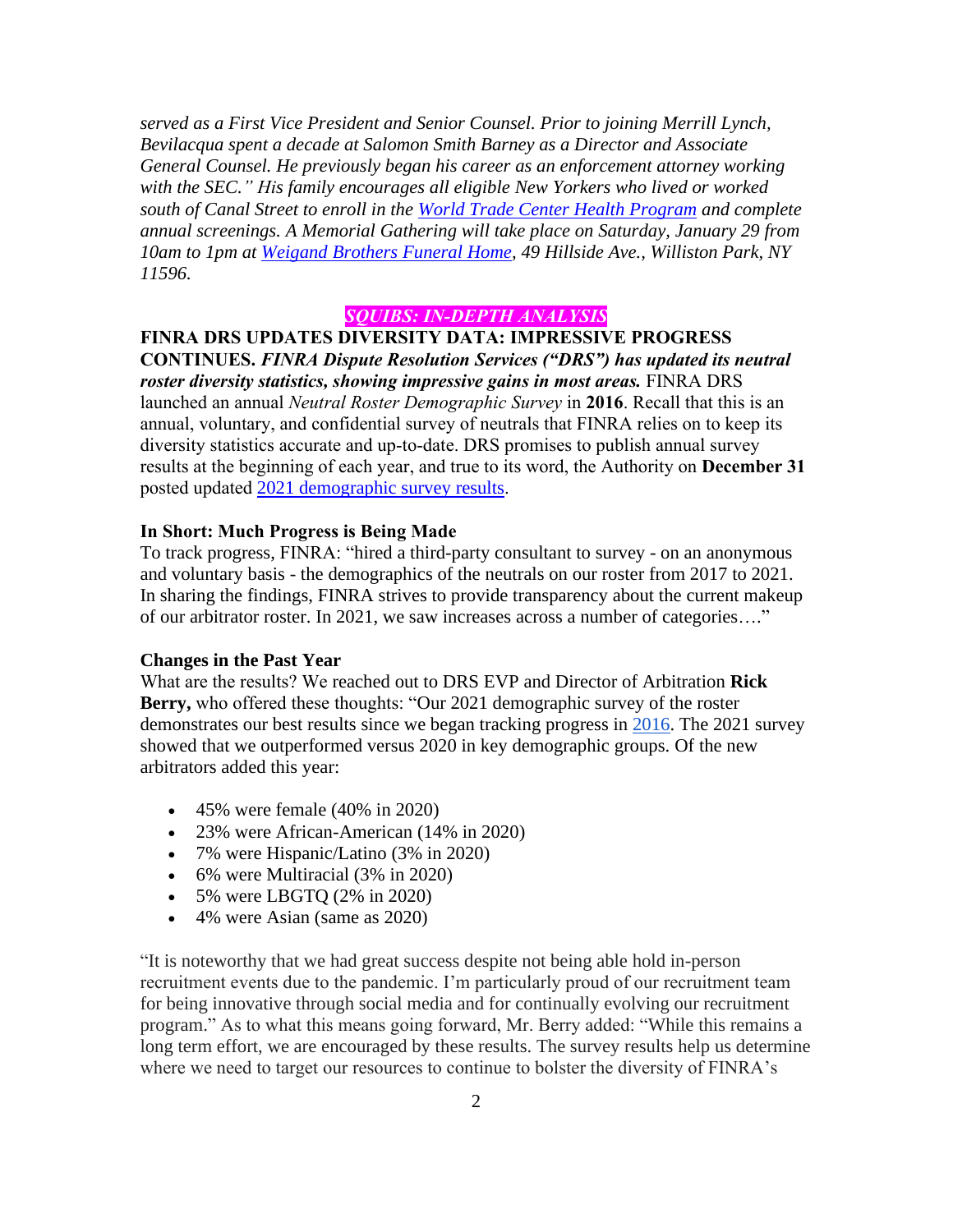neutral roster. DRS is also exploring ways, perhaps through *Code* changes, to improve the chances for new and diverse arbitrators to be selected."

# **A Five-Year Lookback**

We decided to look back to see what's changed over the last five years. The headlines? The roster has definitely become more diverse, albeit slightly older. We've compiled the results in the chart below (*ed: numbers in groups will not always total 100%):*

|                           | Pct in | Pct in |
|---------------------------|--------|--------|
| <b>Panel Demographic</b>  | 2021   | 2017   |
| Male                      | 66%    | 72%    |
| Female                    | 32%    | 25%    |
| Caucasian                 | 78%    | 84%    |
| African-American          | 11%    | 6%     |
| Spanish, Hispanic or      |        |        |
| Latino                    | 5%     | 4%     |
| Asian                     | 2%     | 2%     |
| Multi-racial              | 3%     | 2%     |
| American Indian or Alaska |        |        |
| <b>Native</b>             | 0%     | 0%     |
| <b>LGBT</b>               | 4%     | 2%     |
| Age 60 or less            | 29%    | 29%    |
| Age 61-69                 | 31%    | 27%    |
| Age 70 or older           | 40%    | 39%    |

# **FINRA: We'll Keep at It**

The Authority states: "While we are encouraged by these short-term results and incremental progress made, we recognize this is a long-term effort. There is more progress to make and we remain fully committed toward achieving our diversity goals." *(ed: \*Kudos to DRS for making this data public, and an* Alert *h/t to Mr. Berry for adding his thoughts. \*\*DRS separately surveyed mediators; the results are similar to those for the arbitration panel, although the roster is older – 82 percent of those responding were 61 or above. \*\*\*DataStar conducted the 2021 survey. Consulting firm Alight Solutions conducted the surveys from 2017 to 2020. \*\*\*\*The response rate was 32%, down 5% from last year.)*

*[return to top](#page-0-0)*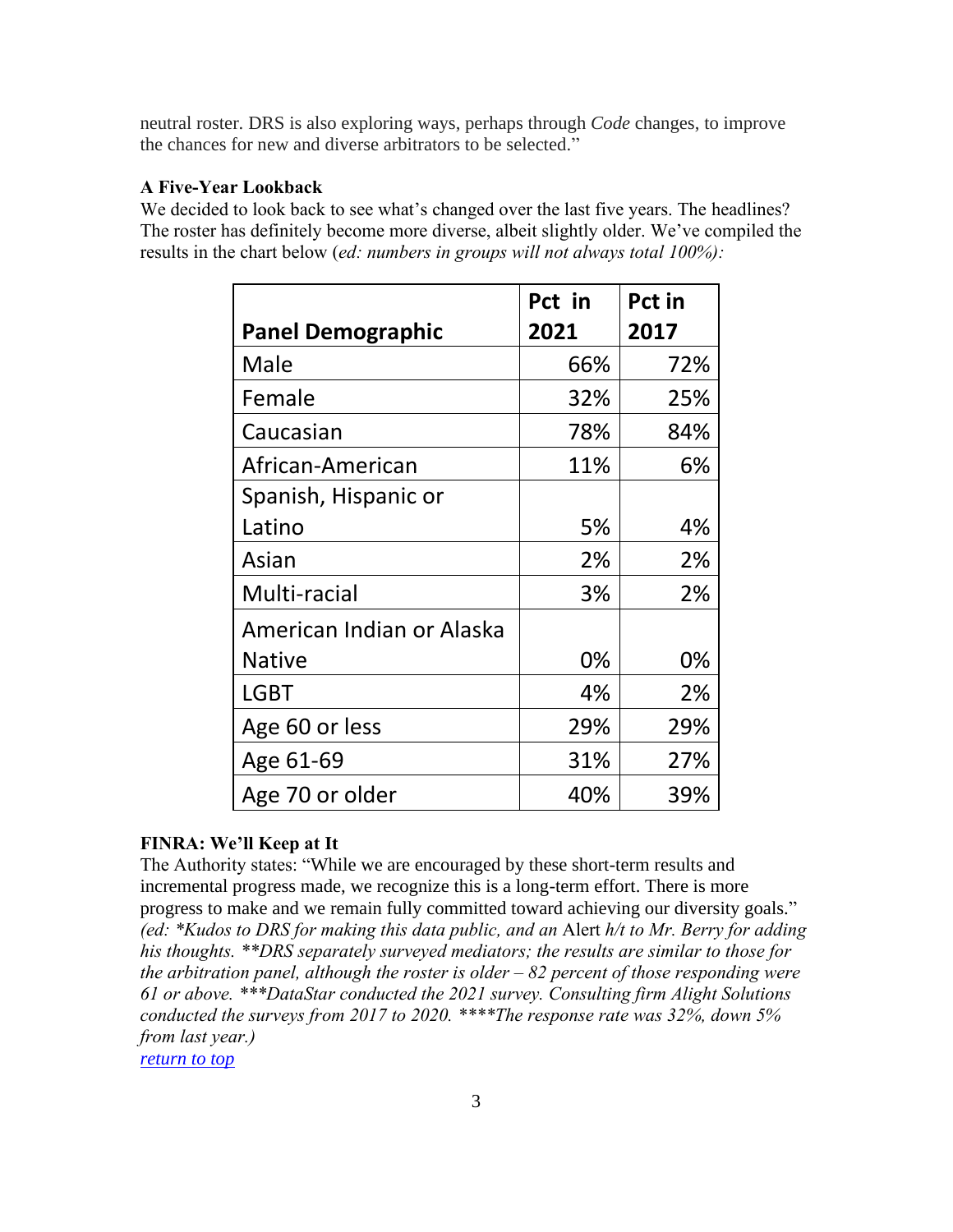## <span id="page-3-0"></span>**PARTIES TO PENDING** *CERTIORARI* **REQUEST CHALLENGING CALIFORNIA'S PAGA AGREE TO HOLD UP PENDING OUTCOME OF**

*VIKING RIVER. With SCOTUS already set to review an FAA preemption challenge to California's PAGA, the parties to a similar pending* **Certiorari** *Petition have agreed to hold the case in abeyance pending the outcome of the first case.* We have reported many times on *[Iskanian v. CLS Transportation Los Angeles, LLC](http://www.courts.ca.gov/opinions/archive/S204032A.PDF)*, 59 Cal.4th 348, 327 P.3d 129 (Calif. 2014), *cert. den*., 135 S. Ct. 1155 (2015), where a divided 4-3 California Supreme Court – complete with partial concurrences and dissents – held that an employee could pursue claims against his employer under the California Private [Attorneys General Act](http://leginfo.legislature.ca.gov/faces/codes_displayText.xhtml?lawCode=LAB&division=2.&title=&part=13.&chapter=&article=) ("PAGA"), despite the existence of an arbitration agreement waiving such claims (see, for example, SAA 2015-01 and SAAs 2014-41 & -24).

# *Cert.* **Petition Already Granted in** *Viking River*

We reported in SAA 2021-47 (Dec. 16) that the Supreme Court issued a **December 15** [Miscellaneous Order](https://www.supremecourt.gov/orders/courtorders/121521zr_n75o.pdf) granting *Certiorari* in *[Viking River Cruises, Inc. v. Moriana](https://www.supremecourt.gov/docket/docketfiles/html/public/20-1573.html)*, No. 20-1573. The question presented in the granted **May 10** [Petition](https://www.supremecourt.gov/DocketPDF/20/20-1573/178703/20210510123129707_2021-05-10%20Viking%20Petition%20Final.pdf) in *Viking River* is: "Whether the Federal Arbitration Act requires enforcement of a bilateral arbitration agreement providing that an employee cannot raise representative claims, including under PAGA." Petitioners seek review of *[Moriana v. Viking River Cruises, Inc.](https://scholar.google.com/scholar_case?case=6794952262019413842&hl=en&as_sdt=6&as_vis=1&oi=scholarr),* No. B297327 (Cal. Ct. App. 2020), *pet. for review den*., No. S265257 (Cal. 2020), where the Court of Appeal held: "…. *Epic*'s warning about impermissible devices to get around otherwise valid agreements to individually arbitrate claims notwithstanding, *Iskanian* remains good law. We therefore reject Viking's characterization of PAGA claims as a transparent device to preclude individualized arbitration proceedings and follow *Iskanian*, which instead viewed predispute PAGA waivers precluding PAGA actions in any forum as attempts to exempt employers from responsibility for violations of the Labor Code" (footnote omitted).

# *Cert***. Sought in Similar Case …**

As reported in SAA 2021-37 (Oct. 7), still pending is a **September 21** [Petition for](https://www.supremecourt.gov/DocketPDF/21/21-453/193156/20210921114240831_Uber-Gregg%20-%20Petition%20for%20Writ%20of%20Certiorari.pdf)  *[Certiorari](https://www.supremecourt.gov/DocketPDF/21/21-453/193156/20210921114240831_Uber-Gregg%20-%20Petition%20for%20Writ%20of%20Certiorari.pdf)* seeking review of *[Gregg v. Uber Technologies, Inc](https://www.constangy.com/assets/htmldocuments/CA%20Bulletin.Gregg%20v.%20Uber.pdf)*., No. B302925 (Cal. Ct. App. 2 Apr. 21, 2021), *pet. for review den.*, No. S269000 (Cal. June 30, 2021). The issue presented in *Uber Technologies, Inc. v. Gregg,* No. [21-453](https://www.supremecourt.gov/search.aspx?filename=/docket/docketfiles/html/public/21-453.html) is: "Whether agreements calling for individual arbitration are enforceable under the Federal Arbitration Act with respect to claims asserted under the California Labor Code Private Attorneys General Act." The Petition relies heavily on intervening SCOTUS rulings, including *[Epic Systems](https://www.supremecourt.gov/opinions/17pdf/16-285_q8l1.pdf)  [Corp. v. Lewis](https://www.supremecourt.gov/opinions/17pdf/16-285_q8l1.pdf)*, 138 S.Ct. 1612 (2018), holding that class or collective action waivers were enforceable under the Federal Arbitration Act.

# **… So Let's Hold Off**

We had thought that SCOTUS might grant *Cert.* in *Gregg* and then consolidate that case with *Viking River*, but the parties in *Gregg* have mooted that thought. Specifically, Gregg filed a **January 10** [request to delay](https://www.supremecourt.gov/DocketPDF/21/21-453/207778/20220110124742537_2022-01-10%20Uber%20v.%20Gregg%20SCOTUS%20Response%20Final%20FINAL.pdf) stating: "This case raises the question on which this Court granted certiorari on December 15, 2021, in *Viking River Cruises v. Moriana*, No. 20-1573, and the petition should be held pending the Court's disposition of that case.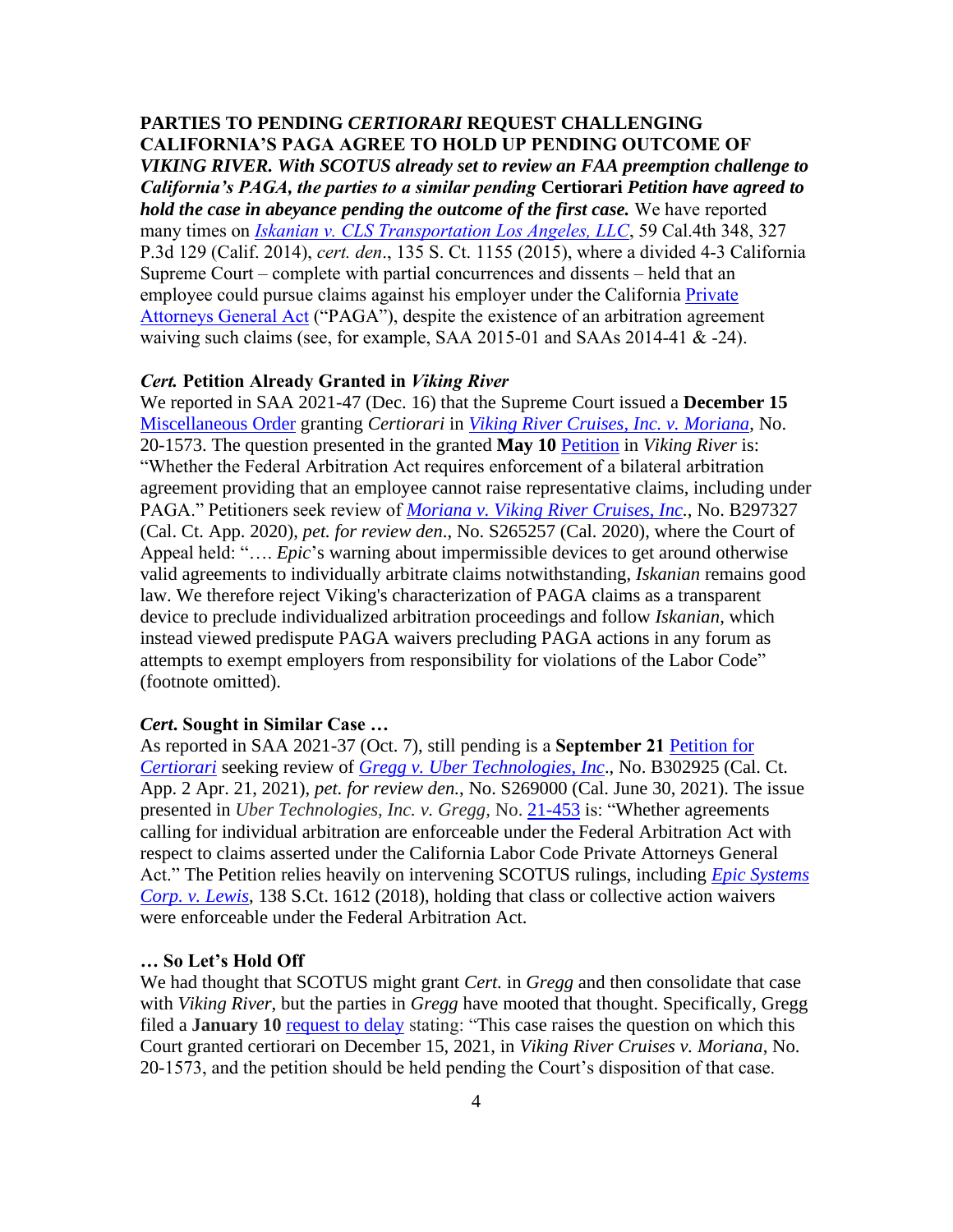Specifically, both cases present the question whether the Federal Arbitration Act (FAA) preempts the California Supreme Court's holding *in Iskanian v. CLS Transportation Los Angeles, LLC*, 327 P.3d 129 (Cal. 2014), that the right to bring a representative action under California's Private Attorneys General Act, or PAGA, cannot be waived in a private agreement, including an arbitration agreement." And the **January 12** [response](https://www.supremecourt.gov/DocketPDF/21/21-453/208019/20220112100941044_Gregg-Uber%20--%20Reply%20Letter%20ISO%20Cert.%20Petition.pdf) from Uber: "Petitioners agree with Respondent that the Court should hold this petition pending resolution of *Viking River Cruises*. See Pet. 22 n.1 (stating that if this Court grants certiorari in *Viking River Cruises*, 'it should hold this petition until that action is resolved')."

*(ed: Makes sense to us. We're sure the Court will agree.) [return to top](#page-0-0)*

# <span id="page-4-0"></span>**FIRST CIRCUIT CLARIFIES STANDARDS FOR MOTIONS TO COMPEL**

**ARBITRATION.** *Section 4 of the Federal Arbitration Act ("FAA") outlines a procedure for deciding whether a dispute is covered by an arbitration agreement and is therefore arbitrable. It does not, however, specify how the court should reach this decision. A recent U.S. Court of Appeals opinion addresses the latter question.* FAA [section 4](https://www.law.cornell.edu/uscode/text/9/4) states, in relevant part: "The court shall hear the parties, and upon being satisfied that the making of the agreement for arbitration or the failure to comply therewith is not in issue, the court shall make an order directing the parties to proceed to arbitration in accordance with the terms of the agreement…. If the making of the arbitration agreement or the failure, neglect, or refusal to perform the same be in issue, the court shall proceed summarily to the trial thereof." The opinion in question is *[Air-](https://cases.justia.com/federal/appellate-courts/ca1/19-2248/19-2248-2021-12-20.pdf?ts=1640034008)Con, Inc. v. Daikin Applied Latin [America,](https://cases.justia.com/federal/appellate-courts/ca1/19-2248/19-2248-2021-12-20.pdf?ts=1640034008) LLC,* No. 19-2248 (1st Cir. Dec. 20, 2021), which found that the existence of an agreement to arbitrate was "in issue."

#### **A Distribution Relationship Turns Sour**

The facts may be summarized as follows: Air-Con Inc. ("Air-Con") signed a distribution agreement with Daikin Industries, Ltd. ("Daikin Industries"), authorizing it to sell the latter's air conditioners and refrigeration equipment in Puerto Rico and the Caribbean. The distribution agreement included a clause requiring disputes to be submitted to arbitration in Osaka, Japan and prohibiting assignment of any rights or duties under the agreement without mutual consent, but was not counter-signed by Daikin Industries. Air-Con purchased the foregoing products from Daikin Industry's regional subsidiary, Daikin Applied Latin America, LLC ("Daikin Applied"), signing a sales agreement for each shipment. Each sales agreement contained a separate clause calling for arbitration of disputes before the International Court of Arbitration in Miami. However, Air-Con asserted that Daikin Applied impaired its contractual rights by selling Daikin Industry products to other companies at a lower price than it sold them to Air-Con, arbitrarily raising prices of those it sold to Air-Con, suspending or delaying deliveries, being unresponsive to Air-Con's requests for technical support, and entirely stopping delivery of some products without notice or explanation.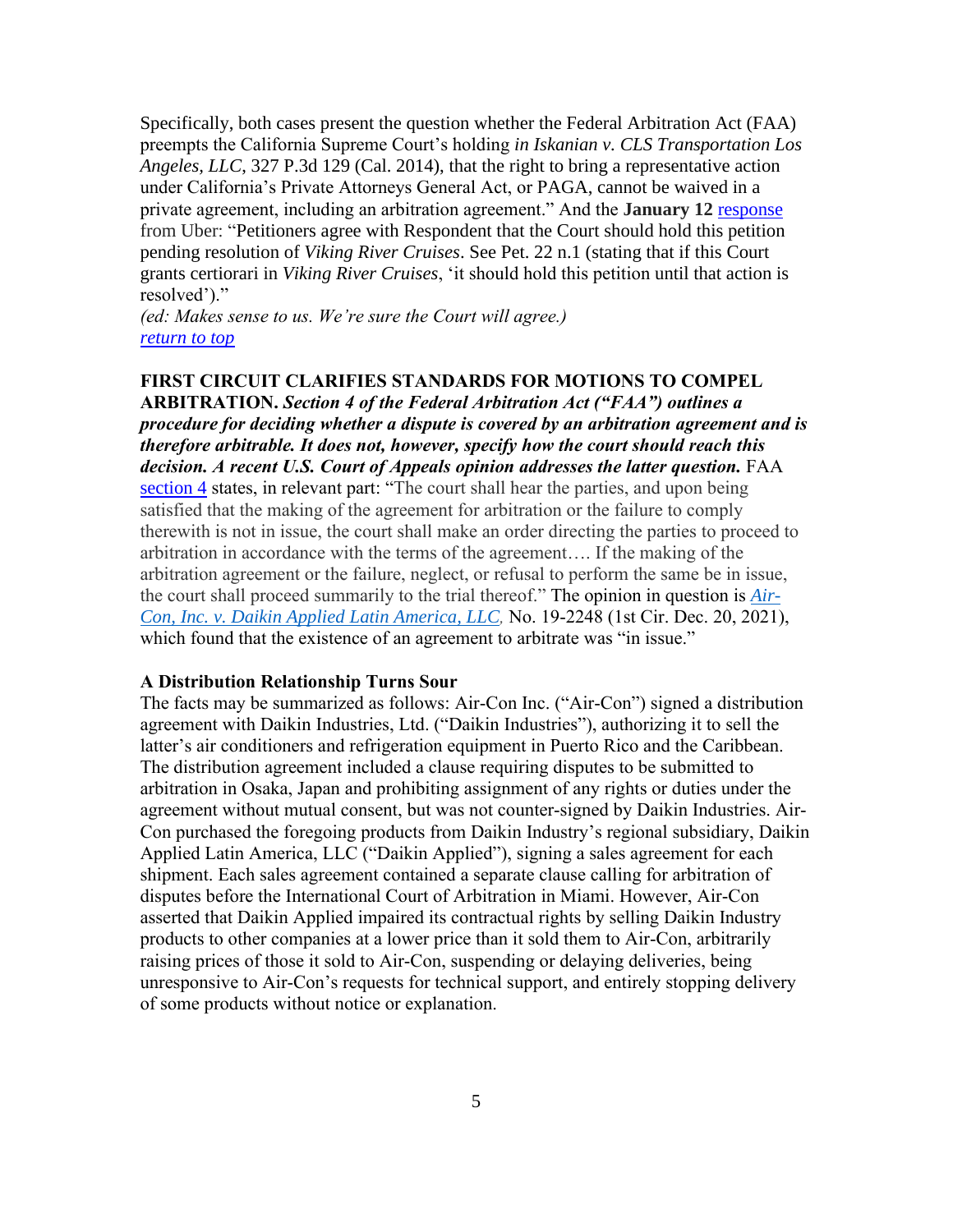# **The District Court Orders Arbitration**

Air-Con filed suit against Daikin Applied in the Commonwealth Court of Puerto Rico and Daikin Applied removed the case to federal court and filed a motion to compel arbitration. It contended that the case was subject to the arbitration clause in Air-Con's distribution agreement with Daikin Industries or, in the alternative, to the arbitration clauses in Daikin Applied's own purchase agreements with Air-Con. Air-Con argued that the agreement with Daikin was only a draft, since it was not counter-signed and, in any case, Daikin Applied was neither a party nor an assignee of it. The U.S. District Court [held](https://www.govinfo.gov/content/pkg/USCOURTS-prd-3_18-cv-01800/pdf/USCOURTS-prd-3_18-cv-01800-0.pdf) that the distribution agreement was an enforceable agreement between Air-Con and Daikin Applied because the two parties operated pursuant to the terms of that agreement throughout their relationship and Air-Con admitted as much in its complaint. It therefore ordered arbitration. Air-Con appealed to the U.S. Court of Appeals for the First Circuit.

## **First Circuit: What is the Standard?**

Following the lead of most other Circuits, the Court rules that District Courts must apply the summary judgment standard to motions to compel because: "Section 4's command to 'hear the parties' appears to contemplate the submission and consideration of evidentiary materials -- including materials beyond those attached to the pleadings -- in support of and opposition to a motion to compel arbitration…. Similarly, interpreting the FAA's 'in issue' standard as analogous to the 'genuine dispute of material fact' standard under Federal Rule of Civil Procedure 56 reinforces the FAA's dual goals of respecting private agreements and providing a mechanism for the swift resolution of disputes by requiring the party opposing arbitration to provide prompt notice of 'whatever claims they may have in opposition to arbitration and the evidentiary basis of such claims.'... [[Pursuant] to the summary judgment standard, the court must construe the record in the light most favorable to the non-moving party and draw all reasonable inferences in its favor…. If the non-moving party puts forward materials that create a genuine issue of fact about a dispute's arbitrability, the district court 'shall proceed summarily' to trial to resolve that question."

# **Daikin Applied Can't Take Advantage of the Distribution Agreement's Arbitration Clause at This Stage**

Turning to the merits of the motion, the Court holds that the District Court erred: "First, the court impermissibly put the burden of disproving the existence of a valid arbitration agreement on Air-Con, the non-moving party." By interpreting Air-Con's complaint as admitting the applicability of the distribution agreement's arbitration clause, it failed to: "consider the competing narrative that Air-Con attributes to these allegations: namely, that Air-Con's relationships with Daikin Industries and Daikin Applied are governed by separate distribution agreements -- the former by the written agreement between Air-Con and Daikin Industries and the latter by an unwritten agreement…. By interpreting the complaint's allegations in a fashion favorable to Daikin Applied, the District Court did not comply with the requirement to draw all reasonable inferences in favor of the nonmoving party." Since there was no evidence of a valid assignment of this agreement, Daikin Applied failed to meet its burden of proving it had a right to enforce its arbitration clause.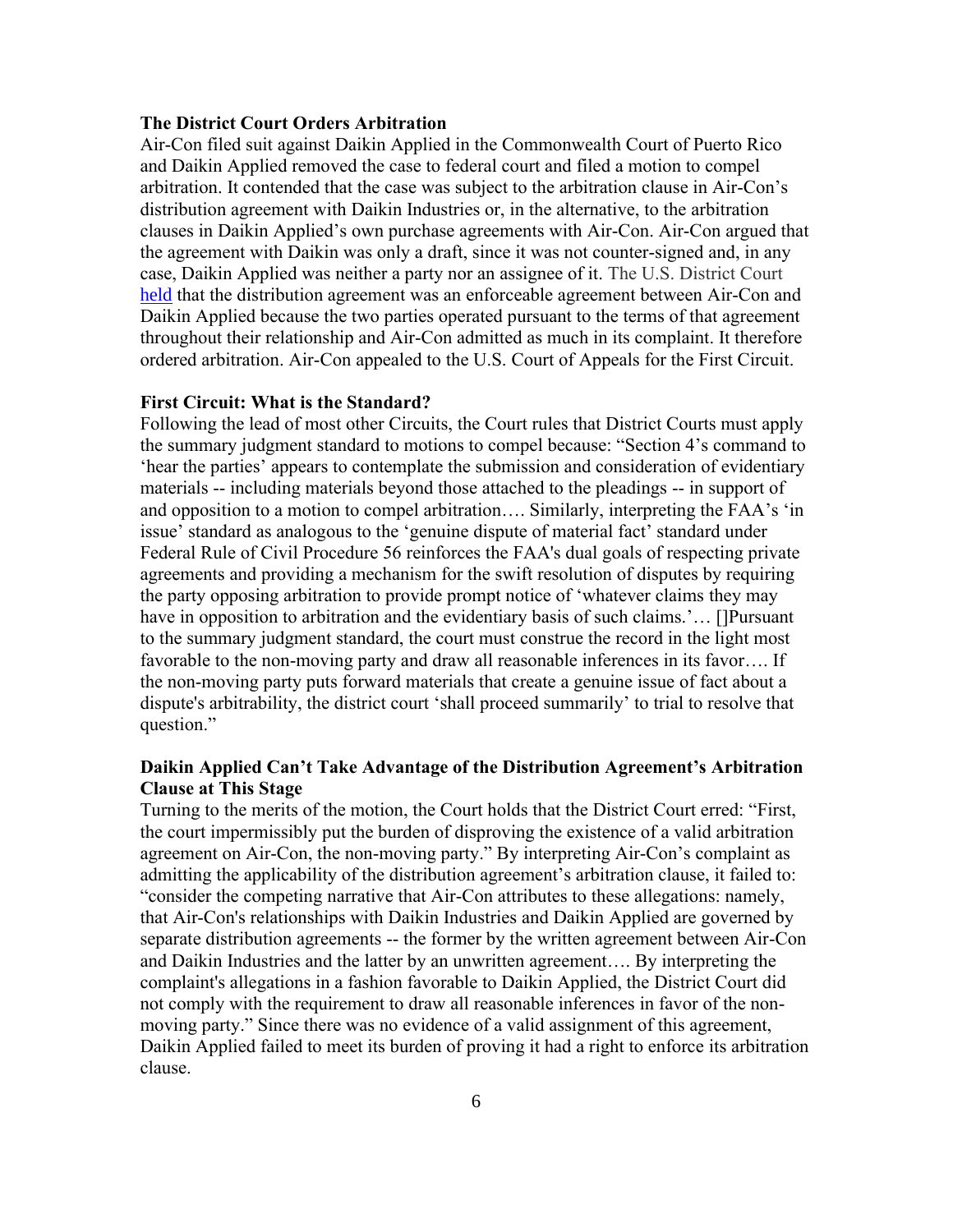# **Nor Do the Sales Agreements' Arbitration Clauses Govern the Dispute**

The Court further interprets the identical arbitration clause in each sales contract as governing: "only disputes relating to the particular sale authorized by that contract." Although Air-Con does cite some sales-specific conduct, they are only "examples of the alleged pattern of unfair practices by Daikin Applied that have substantially impaired its distribution relationship with Air-Con. Thus, the claims alleged in the complaint are not governed by the individual arbitration clauses in each sales contract." The Court reverses the District Court's grant of the motion to compel arbitration and remands.

*(\*Seems right to us. \*\*Presumably, the next step will be a summary trial to determine whether either arbitration agreement applies. As to this stage, the court opines that the District Court should limit the trial: "to the question of whether the parties agreed to arbitrate[,]" permit only limited discovery targeted to the same issue, and "not rule on the motion to compel arbitration until it resolves any factual disputes that require resolution before it can be determined whether the parties agreed to arbitrate." Otherwise, it leaves the procedure for conducting the trial to the District Court's discretion. \*\*\* This Squib was prepared by Harry A. Jacobowitz, President of HAJ Research and Writing LLC. Mr. Jacobowitz, a member of the Pennsylvania bar, and his firm perform legal research and writing for attorneys and handle substantive searches of SAC's Award database. He can be contacted at [harryjacobowitz@optimum.net](mailto:harryjacobowitz@optimum.net).) [return to top](#page-0-0)*

# <span id="page-6-0"></span>**ALABAMA SUPREME COURT DECLINES TO PERMIT COLLATERAL ACTION TO VACATE AWARD, WHERE NEW YORK COURTS HAD CONFIRMED THE AWARD AND ENTERED JUDGMENT.** *The Trial Court erred when it allowed to proceed a collateral action seeking to vacate an Award that had already been confirmed in New York, a unanimous Alabama Supreme Court holds.* The procedural history in *[Ex parte Space Race, LLC, In re: Alabama Space Science](https://acis.alabama.gov/displaydocs.cfm?no=1113605&event=6870LQ4Q3)  [Exhibit Commission d/b/a U.S. Space](https://acis.alabama.gov/displaydocs.cfm?no=1113605&event=6870LQ4Q3)* No. 1200685 (Ala. Dec. 30, 2021), is a bit long and murky, so we will try to boil it down: 1) the contract between Space Race, LLC ("Space Race") and the Alabama Space Science Exhibit Commission ("ASSEC") contained an arbitration agreement; 2) ASSEC is a State agency; 3) a dispute arose, and Space Race prevailed in a New York arbitration; 4) ASSEC moved in New York State to vacate the Award, but the Trial Court confirmed and entered judgment, as did the Appellate Division; 5) New York's highest court declined to review the case; 6) ASSEC brought suit in Alabama, seeking Award vacatur; 7) the Alabama Trial Court denied Space Race's motion to dismiss, that had been based on *res judicata* and comity; and 8) this latest proceeding was brought by Space Race, seeking a Writ of Mandamus directing the Trial Court to dismiss the collateral suit attempting to vacate the Award.

#### **Full Faith and Credit vs. Immunity Arguments**

We'll quote liberally from the Opinion to follow the arguments. "The United States Constitution [\[art. IV, § 1\]](https://www.law.cornell.edu/constitution/articleiv) requires courts in Alabama to give full faith and credit to the judicial proceedings of every other State." This would support the Alabama courts accepting the court decisions from New York. "ASSEC, however, asserts that the New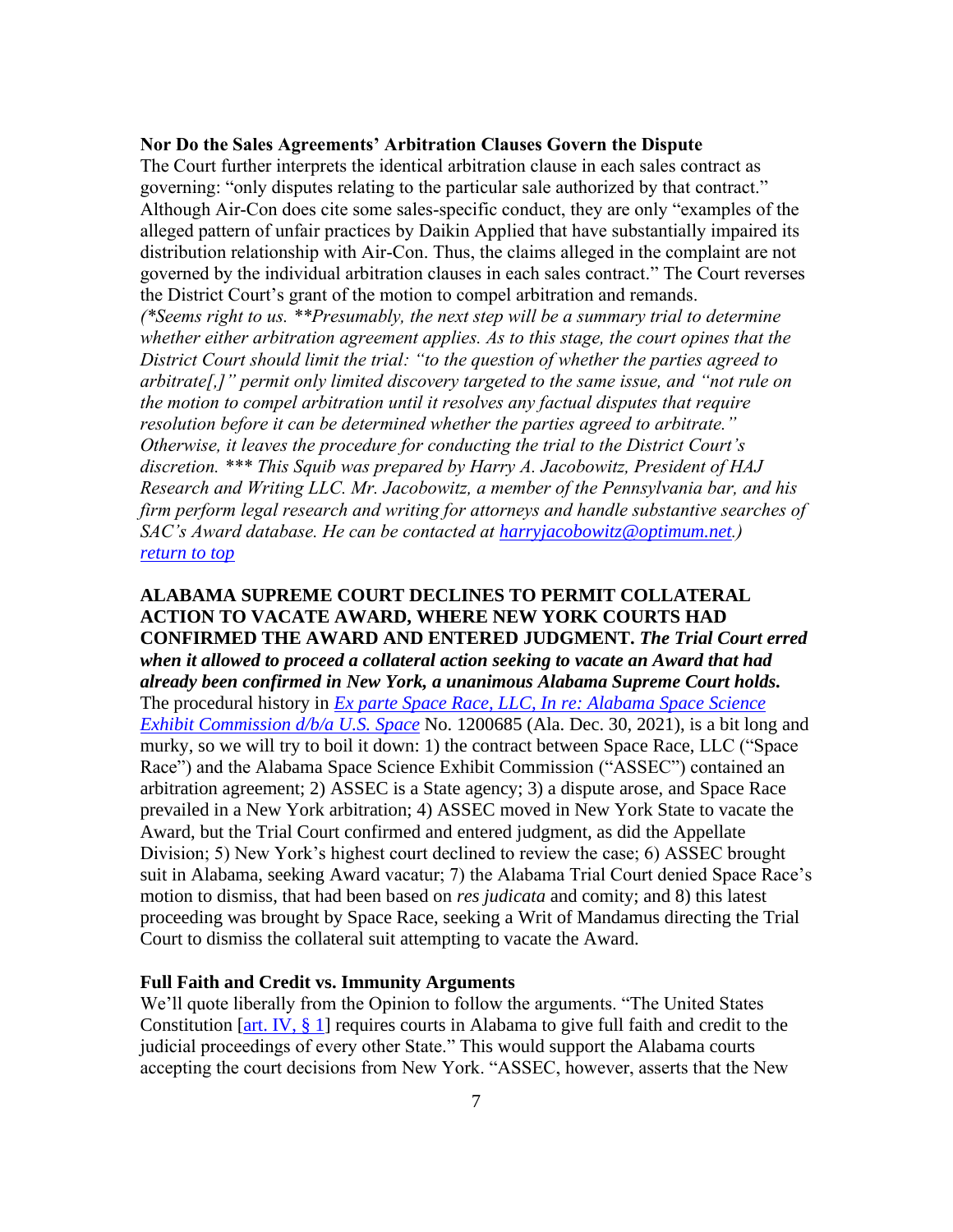York trial court's judgment confirming the arbitration award is not entitled to full faith and credit and res judicata effect because, ASSEC asserts, that court did not have 'adjudicatory authority over the subject matter.'" Why not? "According to ASSEC, the New York trial court did not have subject matter jurisdiction over Space Race's action to confirm the arbitration award because, ASSEC claims, ASSEC is immune from suit in New York state courts." On what basis would there be immunity for ASSEC? "ASSEC argued that it enjoys sovereign immunity [under [Ala Const. Article I, § 14\]](https://law.justia.com/constitution/alabama/CA-245545.html), that it cannot waive that immunity [per *[Atkinson v. State](https://caselaw.findlaw.com/al-supreme-court/1291843.html)*, 986 So. 2d 408, 410 (Ala. 2007)], and that its alleged immunity deprived the New York trial court of subject-matter jurisdiction over the action to confirm the arbitration award."

# **Whether New York was Right Doesn't Matter**

Although immunity was not argued before the Arbitrators, it was fully argued during the Award reviews before the New York judiciary. This was a key factor for the Alabama Supreme court. ASSEC had argued that the reviewing New York Courts erred when they rejected its argument that it should: "be equated with the State of Alabama for purposes of interstate sovereign immunity." The Court, however, finds that whether New York was correct doesn't matter. How so? "Whether the New York trial court's judgment is entitled to full faith and credit does not necessarily turn on whether this Court agrees with the New York trial court's conclusion that ASSEC should not be considered the equivalent of the State of Alabama for purposes of interstate sovereign immunity. Rather, the judgment is entitled to full faith and credit if the immunity issue was fully and fairly litigated in New York…. It is clear that the jurisdictional issue was indeed fully and fairly litigated in the New York trial court…. Because the New York judgment confirming the arbitration award against ASSEC is entitled to full faith and credit and res judicata effect, we grant Space Race's mandamus petition."

*(ed: We first thought that the outcome was controlled by* [C&L Enterprises, Inc. v.](http://caselaw.lp.findlaw.com/scripts/getcase.pl?court=us&vol=000&invol=00-292)  [Potawatomi Indian Tribes of Oklahoma](http://caselaw.lp.findlaw.com/scripts/getcase.pl?court=us&vol=000&invol=00-292)*, 532 U.S. 411, 121 S.Ct. 1589 (2001), which held that immunity can be waived when the sovereign agrees to arbitration. But the argument here was whether the judgment confirming the Award was entitled to full faith and credit.*  Potawatomi *dealt with enforceability of the arbitration agreement.) [return to top](#page-0-0)*

# *SHORT BRIEFS: CONCISE NEWS YOU NEED TO KNOW*

<span id="page-7-0"></span>**ALREADY,** *AMICUS* **BRIEFS APLENTY IN** *MORGAN V. SUNDANCE.* We reported in SAA 2021-43 (Nov. 18) that, having just heard argument in this term's only arbitration-related case then on the oral argument docket, SCOTUS on **November 15** agreed to review *[Morgan v. Sundance Inc](https://bit.ly/3nqL7sJ)*., 992 F.3d 711 (8th Cir. Mar. 30, 2021), another case involving arbitration. The question presented in the **August 27** [Petition](https://www.supremecourt.gov/DocketPDF/21/21-328/188789/20210827234412251_Morgan%20cert%20petition.pdf) for *Certiorari* in *Morgan v. Sundance, Inc*., [No. 21-328,](https://www.supremecourt.gov/docket/docketfiles/html/public/21-328.html) is: "Does the arbitration-specific requirement that the proponent of a contractual waiver defense prove prejudice violate this Court's instruction that lower courts must 'place arbitration agreements on an equal footing with other contracts?' [in] *AT&T Mobility LLC v. Concepcion*, 563 U.S. 333, 339 (2011)." The Petition notes that there is a multi-faceted split on the issue: "This Court should grant certiorari to resolve a longstanding circuit split on the question whether a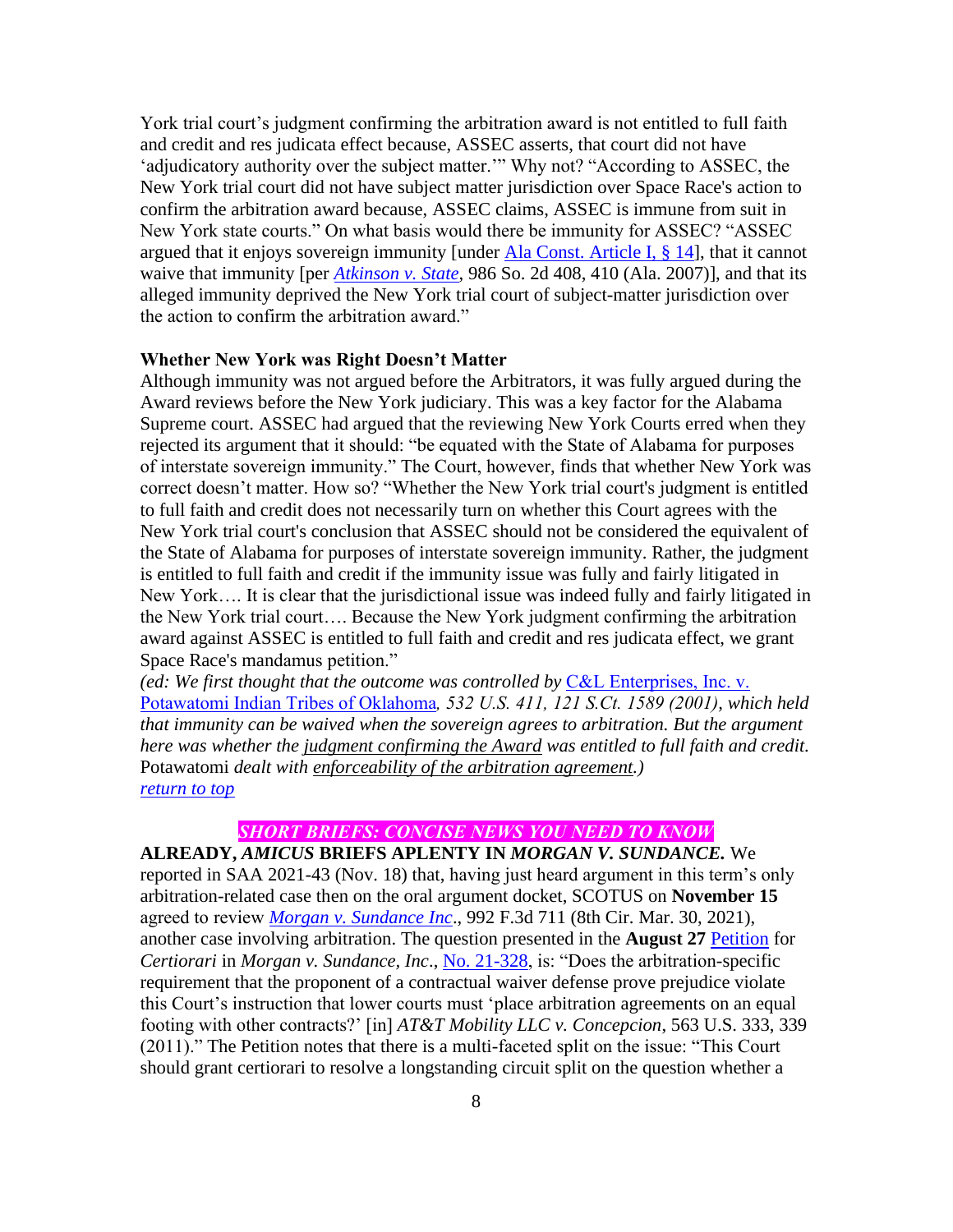party asserting waiver of the right to arbitrate through inconsistent litigation conduct must prove prejudice, and if so, how much. This question not only divides the federal courts of appeals, but divides federal courts from geographically co-located state courts of last resort …" We checked the docket, and already several *Amicus* Briefs have been filed, all on behalf of the Petitioner: the Attorneys [General of 19 states;](https://www.supremecourt.gov/DocketPDF/21/21-328/207558/20220106144249849_Amicus_Brief_of_States_of_MN_MD_et_al.pdf) [American Association for](https://www.supremecourt.gov/DocketPDF/21/21-328/207400/20220105134318491_Morgan%20v%20Sundance%20AAJ%20Amicus%20Brief%20Final.pdf)  [Justice;](https://www.supremecourt.gov/DocketPDF/21/21-328/207400/20220105134318491_Morgan%20v%20Sundance%20AAJ%20Amicus%20Brief%20Final.pdf) [National Academy of Arbitrators;](https://www.supremecourt.gov/DocketPDF/21/21-328/207547/20220106140359373_21-328%20Amicus%20Brief.pdf) [Public Citizen;](https://www.supremecourt.gov/DocketPDF/21/21-328/207540/20220106135507780_21-328tsacPublicCitizen.pdf) and several [law professors.](https://www.supremecourt.gov/DocketPDF/21/21-328/207550/20220106140817376_Morgan%20amicus%20brief%20final.pdf) *(ed: \*The case is listed on page 1 of the [Order List.](https://www.supremecourt.gov/orders/courtorders/111521zor_h315.pdf) \*\*The AGs are from a mix of red and blue states. \*\*\*Oral argument is not yet scheduled; we continue to track it.) [return to top](#page-0-0)*

### <span id="page-8-0"></span>**SOLE PUBLIC ARBITRATOR FINDS ROBINHOOD LIABLE FOR TRADING**

**HALTS.** The sole Public Arbitrator in *[Jose Batista v. Robinhood Financial, LLC](https://www.finra.org/sites/default/files/aao_documents/21-01206.pdf)*, FINRA ID No. 21-01206 (Hartford, CT, Jan. 6, 2022), finds Robinhood liable for damages the investor suffered because he was unable to execute sell orders after Robinhood had restricted trades. The customer's complaint alleged that: "the causes of action relate to Respondents placing trade restrictions on numerous stocks on January 28, 2021, including, but not limited to 'KOSS' and 'EXPR' on its trading platforms in the midst of an unprecedented stock rise. The Arbitrator finds: "Respondents Robinhood Financial, LLC and Robinhood Securities, LLC are jointly and severally liable for and shall pay to Claimant the sum of \$29,460.77 in compensatory damages."

*(ed: \*Robinhood in January 2021 [restricted](https://blog.robinhood.com/news/2021/1/28/keeping-customers-informed-through-market-volatility) trades in GamesStop and other tech stocks after volatile price runups. \*\*A relatively modest Award does not by itself constitute a major development, but it may be a harbinger of things to come. This was a theme of several media reports. Then again, see* [Simeri v. Robinhood Financial, LLC](https://www.finra.org/sites/default/files/aao_documents/21-01660.pdf)*, FINRA ID No. 21-01660 (Los Angeles, CA, Dec. 28, 2021), where the Arbitrator denied a claim involving an attempted purchase of GameStop and other shares.) [return to top](#page-0-0)*

# <span id="page-8-1"></span>**ICC SEEKING LAW SCHOOL APPLICANTS FOR VIS PRE-MOOT.** The

International Chamber of Commerce on **January 6** posted a [notice](http://email.iccwbo.org/m/1/97868436/p1-b22007-4038e60cad1046ecb9e37dd7cc2dd18a/5/139/b794217b-fb53-438b-ba4c-2a2d0a514008) encouraging law schools to participate in the *[ICC Vis Pre-Moot](https://2go.iccwbo.org/icc-vis-pre-moot.html?_cldee=Z2ZyaWVkbWFuQGZvcmRoYW0uZWR1&recipientid=contact-a6e9868f9d0ceb11a813000d3abaad31-e27c8c24fadc462bbad44a2d3f9e960a&esid=3df24b9f-b75f-eb11-a812-0022489b0109)* taking place in-person **March 31 – April 1** in Paris. The Pre-Moot last year was virtual. The event's purpose is to help teams prepare for the virtual *29th [Willem C. Vis International Commercial Arbitration Moot](https://www.vismoot.org/?_cldee=Z2ZyaWVkbWFuQGZvcmRoYW0uZWR1&recipientid=contact-a6e9868f9d0ceb11a813000d3abaad31-003ad977706e4c36b21701ba545bbab5&esid=91dcd26a-d563-ec11-8f8f-000d3a649549)* taking place in mid-**April**. The notice states that the Pre-Moot will enable teams to: "Measure up against and interact with other students from a wide range of different jurisdictions and legal systems; Receive comments from and interact with arbitrators from different professional, cultural and legal backgrounds; Practice and improve their advocacy skills; and Refine and adjust their oral arguments just before participating in the virtual Vis Moot of Vienna." Twenty teams will be selected to compete. Teams must include at least 2 students, and only one team per school may apply.

*(ed: \*As we understand it, the Pre-Moot will be in-person, but the actual Vis Moot will be held virtually. [See:](https://www.vismoot.org/wp-content/uploads/2021/09/29th-Vis-Moot_Information_3rd_Virtual_Vis_Moot_FINAL.pdf) "[W]e have decided to host the oral hearings of the Vis Moot on an online hearing platform again.... Deciding now to go for another Virtual Vis Moot also allows much greater opportunities to deal with planning and logistics from an organisational perspective." \*\*Applications are [done online.](https://2go.iccwbo.org/icc-vis-pre-moot.html?_cldee=Z2ZyaWVkbWFuQGZvcmRoYW0uZWR1&recipientid=contact-a6e9868f9d0ceb11a813000d3abaad31-003ad977706e4c36b21701ba545bbab5&esid=91dcd26a-d563-ec11-8f8f-000d3a649549#description) \*\*\*Contact*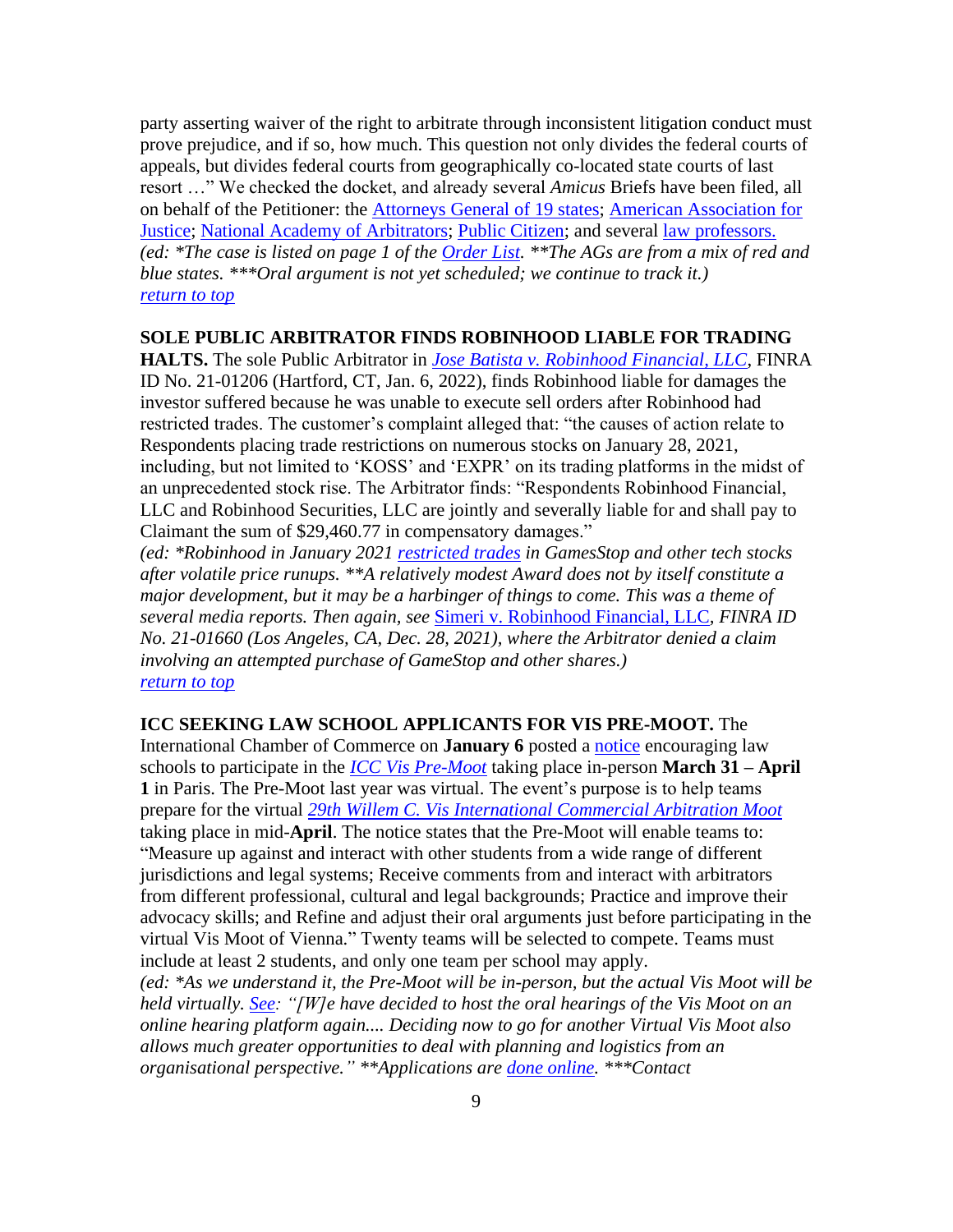*[iccpremoot@iccwbo.org](mailto:iccpremoot@iccwbo.org) for further information. \*\*\*\*The 2020 Moot was cancelled due to the pandemic.) [return to top](#page-0-0)*

<span id="page-9-0"></span>**ROBBINS** *SAPM* **MANUAL GETS NEW SUPPLEMENT: RELEASE 25 BRINGS FRESH UPDATES AND NEW MATERIAL DESPITE THE PANDEMIC.** We just finished paging through the new supplement to **David E. Robbins'** *Securities Arbitration Procedures Manual ("SAPM").* The *SAPM* – a true *tour de force* – is now 31 years in the making, starting publication in 1990 and continually updated by the author and practitioner over the years, as the practice evolves and new rules and procedures adjust to an ever-changing landscape. Author Robbins, a long-time member of the SAA Board of Editors, has chronicled securities arbitration's modern history and participated at the center of events and developments that have shaped it. This latest supplement is published by Lexis Nexis/Matthew Bender as "Release 25" and according to the author: "I don't just tell you *what* the cases say; I suggest ways you can use the holdings of those cases as standards for your cases. Throughout this two-volume book, I provide the standards for you to present to arbitrators, mediators and your adversaries to judge the conduct you present to them." As to what's new, Author Robbins adds: "For this new release of *Securities Arbitration Procedure Manual*, I have added and supplemented many subjects, adding and editing approximately 150 pages of text, despite working remotely most of the year due to the Covid-19 virus." Covering ADR's gradual emergence from the grip of the pandemic, Mr. Robbins writes: "With the return to inperson hearings, attorneys who liked virtual hearings are using them in so-called hybrid hearings. That is, the arbitrators and some witnesses are in the hearing room and other witnesses are virtual. The same will probably go for mediations, particularly because of the cost factor."

*(ed: \*What has set SAPM apart and has made it the enduring leader in its field has been the dedicated efforts of its author to update and revise the book every year without fail and to inform those updates and revisions with the practical knowledge and observations of a versatile and respected practitioner. To us, David Robbins occupies a special place of honor in the field of securities arbitration. \*\*The two-volume SAPM, which is approximately 4,000 pages long, is available in both print form and as an e-book (Library of Congress Card Number: 2004615234; ISBNs: 978-0-327-16188-2 (print); 978-0-327-16800-3 (eBook)). For more information, go to the [Lexis/Nexis Store.](https://store.lexisnexis.com/products/securities-arbitration-procedure-manual-skuusSku7156) \*\*\*Cite as: [Vol. no.] David E. Robbins,* Securities Arbitration Procedure Manual *§ [sec. no.] (Matthew Bender 2021).)*

*[return to top](#page-0-0)*

#### <span id="page-9-1"></span>**SECURITIES EXPERTS ROUNDTABLE PUBLISHES ITS LATEST FREE**

**NEWSLETTER.** The [latest issue](https://myemail.constantcontact.com/The-Expert-s-Examiner-2021-Vol-4.html?soid=1132272968229&aid=CVOm6kPkjZM) of the Securities Experts Roundtable's ("SER") quarterly newsletter, *The Expert's Examiner* (*"TEE"*) volume 2021-04*,* covering **October – December 2021**, hit the electronic newsstand **January 13.** This *free*, link-rich publication, which can be found on the [Website's](https://www.securitiesexpert.org/) landing page ("newsletter" tab), offers a wealth of information on financial services arbitration and ADR in general. Among the regular features are: **Recent News from the Arbitration Front; Expert Opinions:**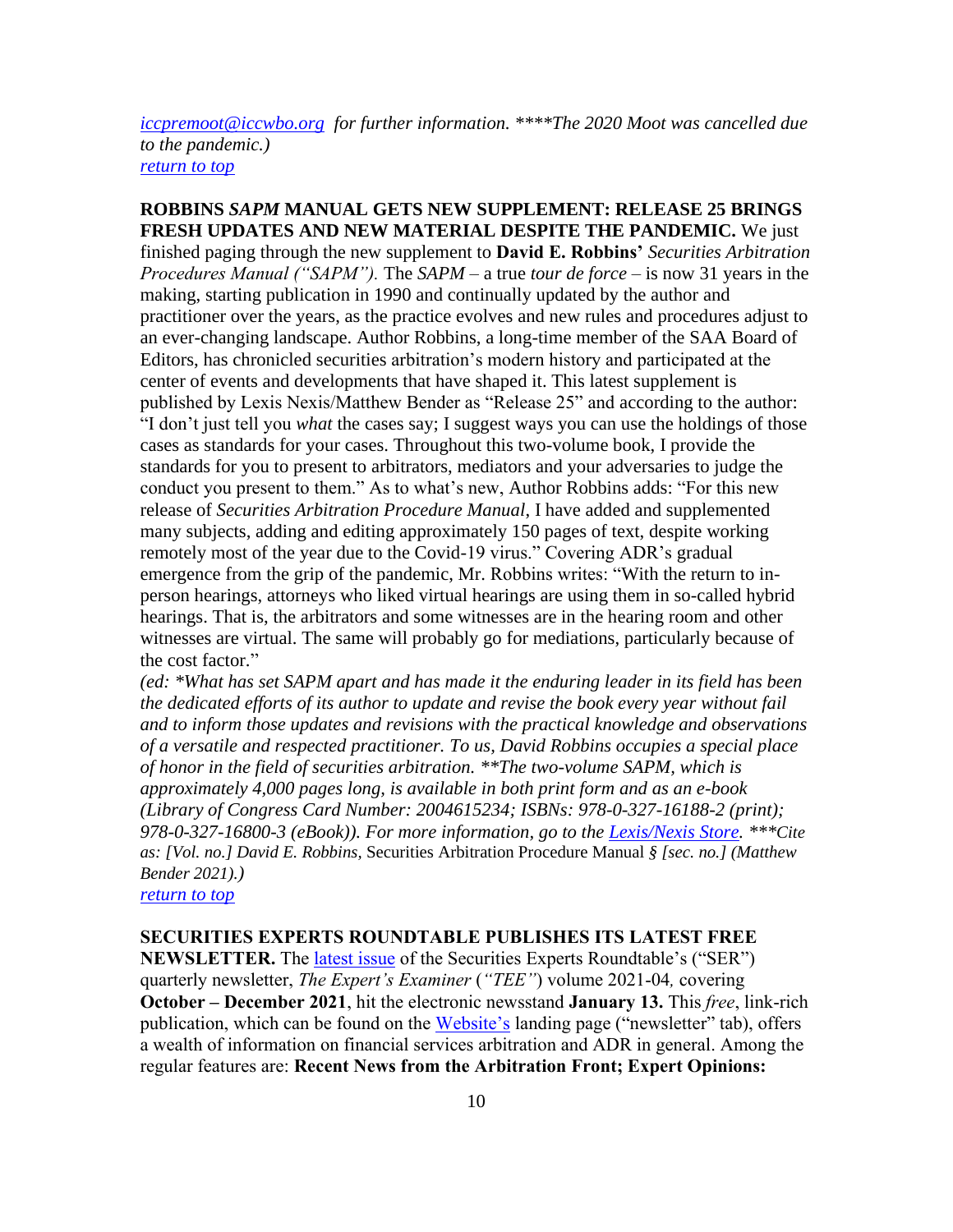**What are the Courts (and Arbitrators) Thinking?; Heard Through the Regulatory Grapevine -- Comment Letters and Speeches;** and **Statistics, Events & Resources.** 

Content is provided by the Roundtable's members; the *Alert* is also a contributor. [Signup](https://visitor.constantcontact.com/manage/optin?v=001iNAvEZHr45b6F5OhLA0nV87447fdcvQzbEwpt9J5fYZP1sYFwv4DWnyrvZvkEW6NQ4FKgzZzpz0kH_jXC5HxoWv9fBslBkflpIEynPShN_LReh6nPiC5vLBHYxFprqycPh3uxXDZuPpqBH0enrXJCnrOPB1oAShgrYXk_MsELlLYsWyzgwcCiHvsV-sdsilu5xm2M_0d_ts%3D) is available online.

*(ed: \*The non-profit SER, which was founded in 1992, is: "a group of professionals with significant experience as testifying and consulting experts in securities, business and investment-related litigation."* \*\**The* TEE *is a wonderful resource for the arbitration bar. Past issues are grouped [here.](https://www.securitiesexpert.org/newsletter.php) \*\*\*Full disclosure:* SAA*'s publisher and editor-in-Chief George Friedman is an active member of the SER.) [return to top](#page-0-0)*

# *QUICK TAKES: CASES AND AWARDS WORTH READING*

<span id="page-10-0"></span>*[Tatneft v. Ukraine,](https://cases.justia.com/federal/appellate-courts/cadc/20-7091/20-7091-2021-12-28.pdf?ts=1640709154)* **No. 20-7091(D.C. Cir. Dec. 28, 2021**): "Pao Tatneft (Tatneft), a Russian company, filed a petition in district court to confirm and enforce its arbitral award against Ukraine. The district court granted the petition, rejecting Ukraine's arguments that the court should have declined to enforce the award under The Convention on the Recognition and Enforcement of Foreign Arbitral Awards (New York Convention), June 10, 1958, 21 U.S.T. 2517, and should have dismissed the petition on the basis of *forum non conveniens*. As explained *infra*, we agree with the district court and affirm its judgment."

*[Highland Capital Mgmt. v. Dondero \(In re Highland Capital Mgmt.\)](https://casetext.com/case/highland-capital-mgmt-v-dondero-in-re-highland-capital-mgmt),* **No. 21-03007-sgj (Bankr. N.D. Tex. Dec. 3, 2021)**: "In summary, this court accepts Highland's argument that the LPA [Limited Partnership Agreement] was an executory contract duly rejected pursuant to Bankruptcy Code [section 365,](https://casetext.com/statute/united-states-code/title-11-bankruptcy/chapter-3-case-administration/subchapter-iv-administrative-powers/section-365-executory-contracts-and-unexpired-leases) and that the Arbitration Clause should likewise be considered a separate executory agreement that was rejected. Accordingly, Highland cannot be forced to specifically perform under the Arbitration Clause or the LPA by mandatorily participating in arbitration of Counts V, VI, and VII…. The court defers to the compelling reasoning of Judge Godbey in *Janvey* on this point. The court, like Judge Godbey, also finds as a matter of fact that requiring arbitration in this case would impose undue and unwarranted burdens and expenses on the parties to the detriment of Highland's creditors."

# *[Theresa D. v. MBK Senior Living, LLC,](https://cases.justia.com/california/court-of-appeal/2021-a163312.pdf?ts=1640111476)* **No. A163312 (Calif. Ct. App. 2 Dec. 21.**

**2021)**: "The question here is not whether Tennier, as plaintiff's daughter, had authority to place plaintiff in Muirwoods, and we will assume for purposes of our analysis that she did. The question is whether in the course of so doing she also had authority to bind plaintiff to arbitration…. [H]ere, although the arbitration clause was placed within the admission agreement, the agreement itself recited that agreeing to arbitration was not a condition of admission, and Tennier was so informed. Because the arbitration provision was optional, with its own signature line, it was in essence a separate agreement, and defendants have not shown Tennier, who did not act pursuant to a durable power of attorney or similar authorization, could bind a plaintiff to an arbitration agreement as part of authorizing her admission to an RCFE."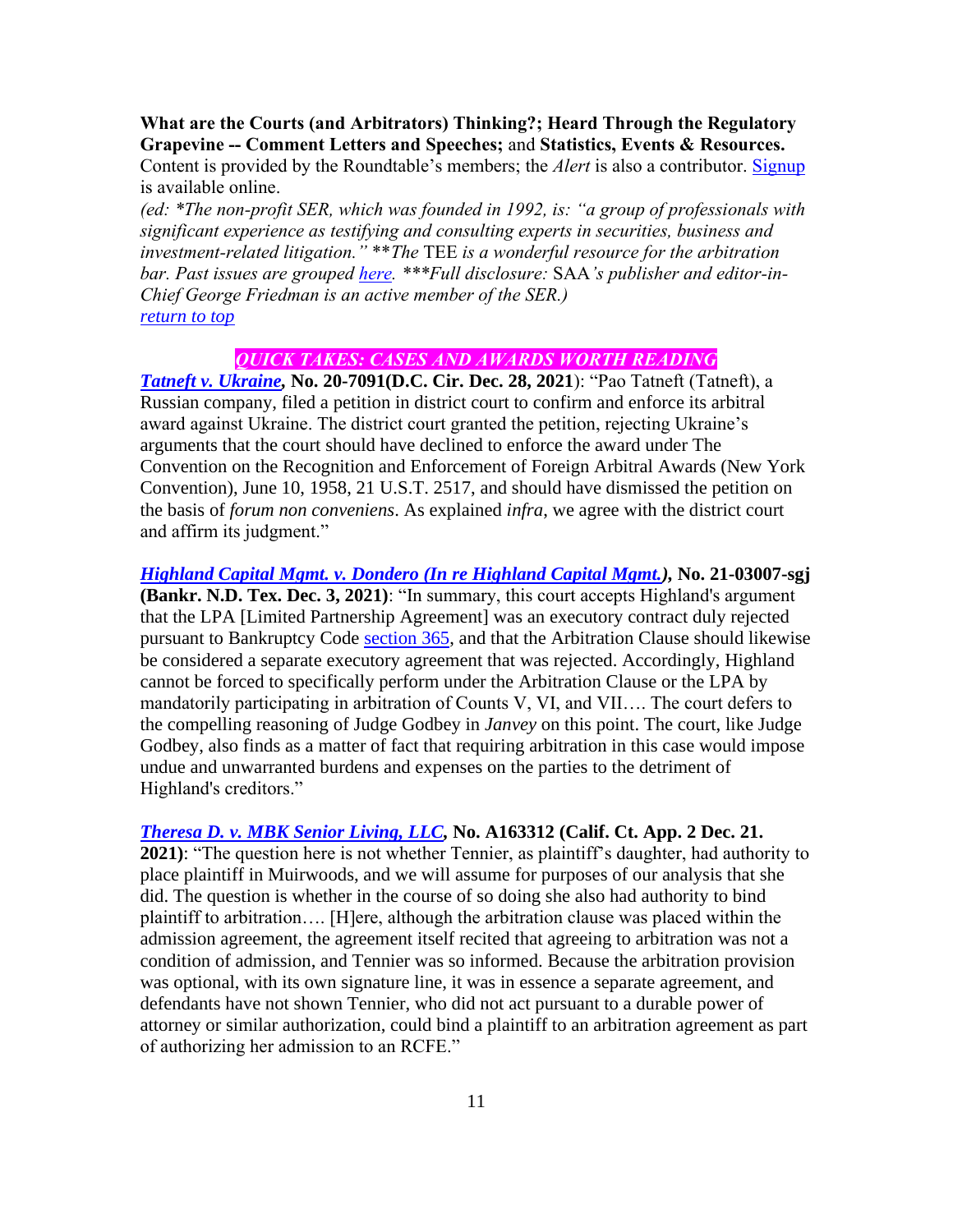*[O'Connor-Roche v. RBC Capital,](http://www.arbchek.com/files/pdf/20-03784.pdf)* **FINRA ID No. 20-03784 (New York, NY, Nov. 22, 2021)**: A broker acting as a customer on behalf of an estate and alleging breach of bonus agreement as well as seeking \$2.3 million in compensatory damages loses her case against Respondent broker-dealer and registered representative. *Provided courtesy of SAC's ARBchek facility [\(www.arbchek.com\)](http://www.arbchek.com/).*

*[Chang v. JP Morgan Securities, LLC,](http://www.arbchek.com/files/pdf/21-01836.pdf)* **FINRA ID No. 21-01836 (San Francisco, CA, Dec. 23, 2021)**: An Arbitrator explains why he has decided to grant Respondent brokerdealer's Pre-Hearing Motion to Dismiss pursuant to FINRA [Rule 13206](https://www.finra.org/rules-guidance/rulebooks/finra-rules/13206) (Six-year Eligibility Rule for Industry Disputes). Claimant broker had sought reformation of her Form U5 record. The Award states: "The 'occurrence or event giving rise to' Claimant's expungement request was the disclosure of Claimant's termination on Claimant's Form U5. This occurred on February 21, 2014, which is more than six years before Claimant filed her Statement of Claim. Therefore, based on the expressed language of Rule 13206, Claimant's expungement claim is ineligible for arbitration.... The authorities cited in Respondent's moving papers and reply support the Arbitrator's determination that the 'occurrence or event' triggering the claim for expungement in this case was the submission of the Form U5 by Respondent to the CRD records." *Provided courtesy of SAC's ARBchek facility [\(www.arbchek.com\)](http://www.arbchek.com/). [return to top](#page-0-0)*

<span id="page-11-0"></span>*ARTICLES OF INTEREST: RECENT NEWS FROM THE ADR FRONT* **Akeju, O. Shasore and O, A. Uka,** *[Investor-State Arbitration and the "Next](https://www.lexology.com/library/detail.aspx?g=44fb5d61-ab52-4c17-aae0-461070918ee3)  [Generation" of Investment Treaties](https://www.lexology.com/library/detail.aspx?g=44fb5d61-ab52-4c17-aae0-461070918ee3)***, Lexology (Oct. 14, 2021)**: "Investor–state arbitration has grown over the years to become one of the most dynamic and controversial features of international investment law. Across the world, most states have entered into at least one International Investment Agreement (IIA) to promote and protect investments within their territories. From its days of humble beginnings, when the first Bilateral Investment Treaty (BIT) was executed between West Germany and Pakistan in 1959,2 to the present day, which is characterised by a multi-layered and multifaceted IIA regime featuring more than 3,300 known IIAs3, investor–state arbitration has come a long way…. The chapter analyses the current framework regulating investor–state arbitration. The chapter begins with a consideration of the areas of key stakeholders' concerns with the ISDS regime by highlighting select ISDS decisions around topical areas in need of reform. Next, the chapter undertakes an overview of select BIT programmes. Thereafter, we highlight recent reform measures aimed enhancing confidence in the stability of the investment environment. These reforms range from procedural matters such as exhaustion of local dispute resolution framework as a prerequisite to investor–state arbitration to substantive matters such as the host state's rights to legislate freely around FET requirements, etc., subject of course to public international law standards. The chapter concludes with policy recommendations for policymakers in future IIAs."

*[Robinhood Hit With Breach of Contract Fine –](https://finance.yahoo.com/news/robinhood-hit-breach-contract-fine-175932266.html) Could This be an Opening for Further [Litigation?,](https://finance.yahoo.com/news/robinhood-hit-breach-contract-fine-175932266.html)* **Yahoo!Finance (Jan. 12, 2022)**: "In what might represent the first in a long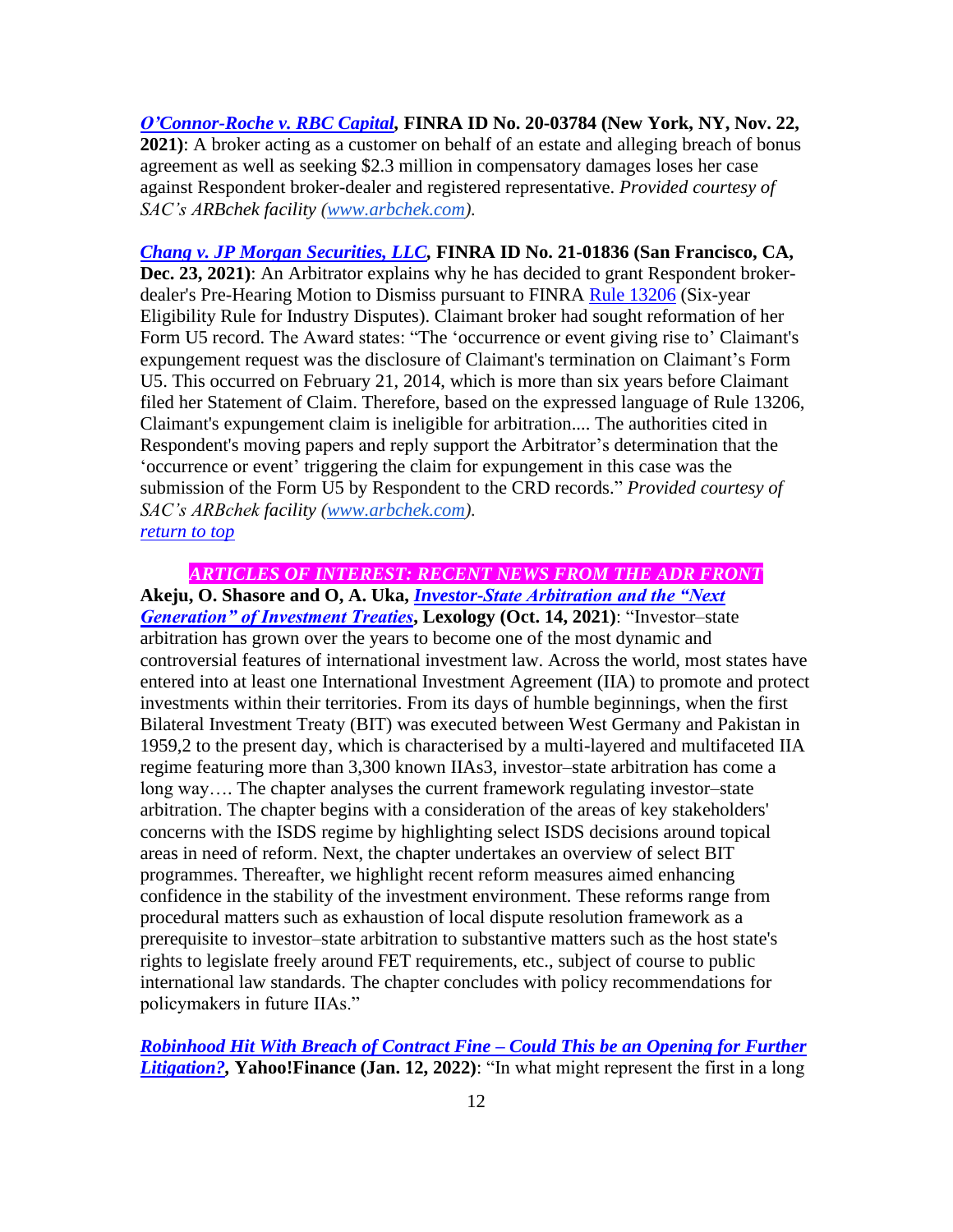series of lawsuits, the Financial Industry Regulatory Authority (FINRA) [arbitration panel] ruled that Robinhood was liable for almost \$30,000 in damages to a retail investor following losses. In his claim against Robinhood, Jose Batista, a 27-year-old retail investor, asserted breach of contract, breach of the implied covenant of good faith and fair dealing, negligence, breach of fiduciary duty, unjust enrichment, non-disclosure or concealment, intentional interference with prospective economic advantage and negligent interference with prospective economic advantage, according to the FINRA filing." See *[Jose Batista v. Robinhood Financial, LLC](https://www.finra.org/sites/default/files/aao_documents/21-01206.pdf)*, FINRA ID No. 21-01206 (Hartford, CT, Jan. 6, 2022). (*ed: See our [coverage elsewhere](#page-8-0) in this* Alert.)

#### *[UBS Faces Purported Class Action Over In-House Options Strategy](https://www.financialadvisoriq.com/c/3460604/442483/faces_purported_class_action_over_house_options_strategy?referrer_module=sideBarHeadlines)***, Financial**

**Advisor IQ (Jan. 12, 2022):** "UBS is facing a lawsuit seeking class action status over a complex in-house options trading strategy that has already resulted in dozens of arbitration claims, according to news reports. []Christian Dumontet has filed the suit last month in federal court in New York on behalf of himself and 1,500 other clients who invested in the firm's Yield Enhancement Strategy, or YES, Barron's writes. Dumontet accuses the company of misrepresentation and is seeking damages, restitution and disgorgement of allegedly ill-gotten gains, according to the publication."

# *[Merrill Lynch Wins Expungement of \\$20M American Airlines Claim](https://www.financial-planning.com/news/merrill-lynch-wins-expungement-of-20m-client-arbitration)***,**

**FinancialPlanning (Jan. 13, 2022)**: "A client arbitration complaint in which a broker's living trust sought \$20 million in damages will be removed from another financial advisor's record after a panel granted the expungement. The Amended and Restated … Living Trust had settled the case against Merrill Lynch for \$595,000 a couple of months before the Jan. 11 [decision](https://www.finra.org/sites/default/files/aao_documents/20-02397.pdf) by a Boca Raton, Florida-based panel approving the removal of the complaint from the FINRA BrokerCheck record of [broker]. [The Trust] had accused Merrill Lynch of negligence, breaches of contract and fiduciary duty, and omissions to state a material fact, among other claims connected to the trust's investments in 'primarily' stock of American Airlines Group."

#### *[Recurring Online Subscriptions Face a New Arbitration Standard in California,](file:///C:/Users/George/Desktop/Recurring%20Online%20Subscriptions%20Face%20a%20New%20Arbitration%20Standard%20in%20California)*

**Lexology (Jan. 13, 2022)**: "In a case of first impression, the California Court of Appeal, Fourth District (San Diego), considered 'under what circumstances a "sign-in wrap" agreement … is valid and enforceable' between consumers and online companies that offer subscription-based products or services on a recurring basis. Here for the first time, an appellate court applied the 'clear and conspicuous' standard from California's Automatic Renewal Law (ARL) to the analysis of whether the consumer entered into a binding contract by agreeing to online terms of use that contained an arbitration provision and class action waiver. []This decision potentially changes the landscape for similarly situated companies that desire all disputes with their customers go to individual arbitration" (footnotes omitted).

*[Sexual Misconduct Bill Inches Closer to Becoming Law](https://thecrimereport.org/2022/01/14/sexual-misconduct-bill-inches-closer-to-becoming-law/)***, The Crime Report (Jan. 14, 2022)**: A U.S. Senate measure known as the *[Ending Forced Arbitration of Sexual Assault](https://www.congress.gov/bill/117th-congress/senate-bill/2342)  [and Sexual Harassment Act of 2021](https://www.congress.gov/bill/117th-congress/senate-bill/2342)*, which would remove a legal hurdle blocking many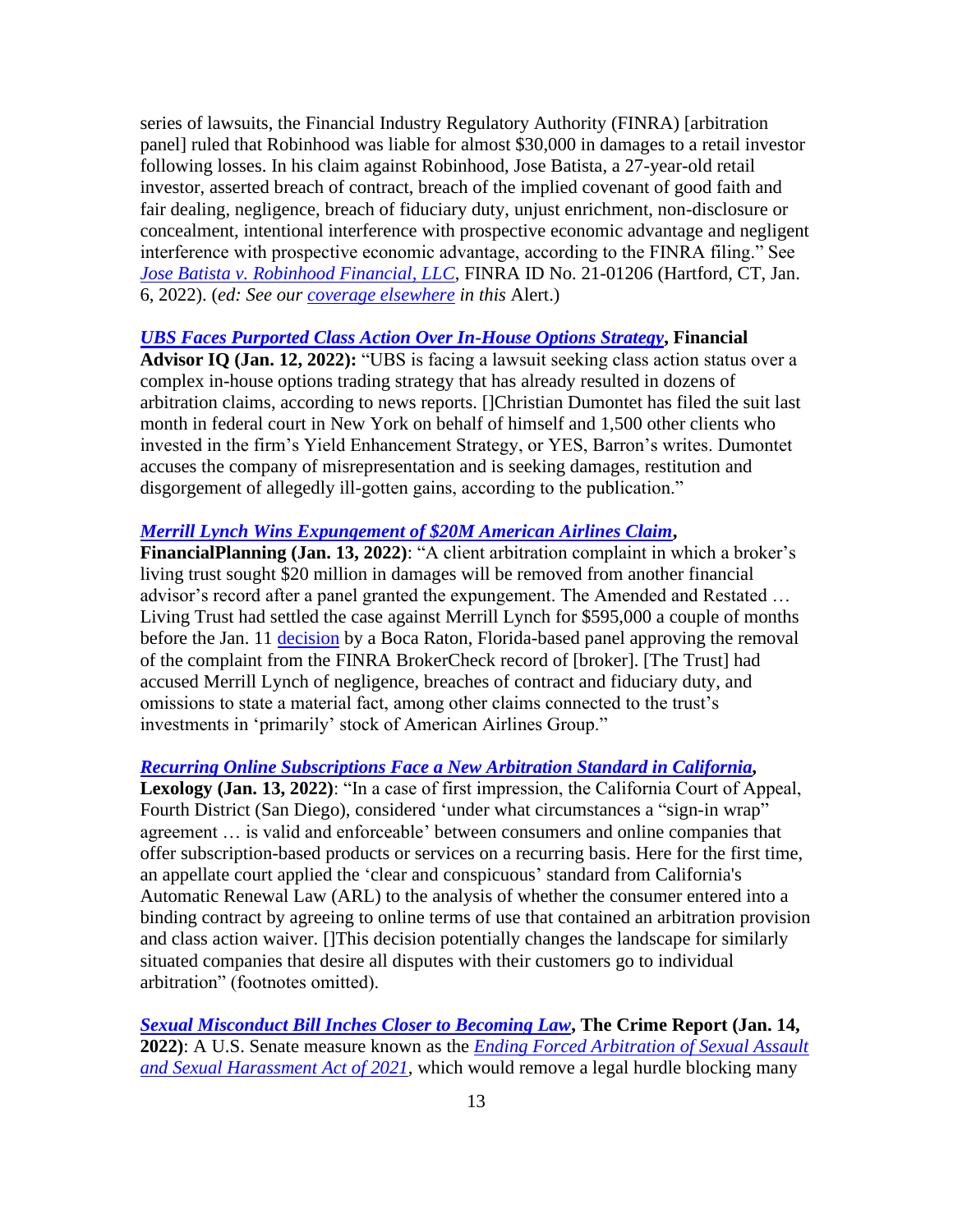employees from suing over workplace sexual misconduct, could become law after advancing out of committee and receiving the [backing](https://www.congress.gov/bill/117th-congress/senate-bill/2342/cosponsors) from 10 Republican senators, reports [Bloomberg News.](https://news.bloomberglaw.com/daily-labor-report/sexual-misconduct-bill-nears-filibuster-proof-support-in-senate) The bill would bar enforcement of mandatory arbitration clauses, which often prevent workers from suing an employer over allegations of workplace sexual misconduct and force them instead to seek redress through an out-ofcourt dispute resolution process, in cases where employees are alleging they were sexually harassed or assaulted at work."

*[return to](#page-0-0) top*

# *DID YOU KNOW?*

<span id="page-13-0"></span>**NEW ACUS REPORT ON FEDERAL AGENCY ADR USE.** The Administrative Conference of the United States ("ACUS") on December 17 issued *[Alternative Dispute](https://www.acus.gov/sites/default/files/documents/Final%20Report_ALTERNATIVE%20DISPUTE%20RESOLUTION%20IN%20AGENCY%20ADMINISRATIVE%20PROGRAMS%20(Dec%2017,%202021).pdf)  [Resolution in Agency Administrative Programs.](https://www.acus.gov/sites/default/files/documents/Final%20Report_ALTERNATIVE%20DISPUTE%20RESOLUTION%20IN%20AGENCY%20ADMINISRATIVE%20PROGRAMS%20(Dec%2017,%202021).pdf)* The 76-page report, authored by Kristen Blankley, Kathleen Claussen & Judith Starr: "studies how federal agencies use and might better use different types of ADR -- including mediation, conciliation, facilitation, factfinding, minitrials, arbitration, and the use of ombuds -- in the programs Congress has entrusted them to administer. It also addresses the use of ADR to resolve disputes before the initiation of a formal agency adjudicative proceeding or litigation involving the agency's enforcement authority."

*[return to top](#page-0-0)*